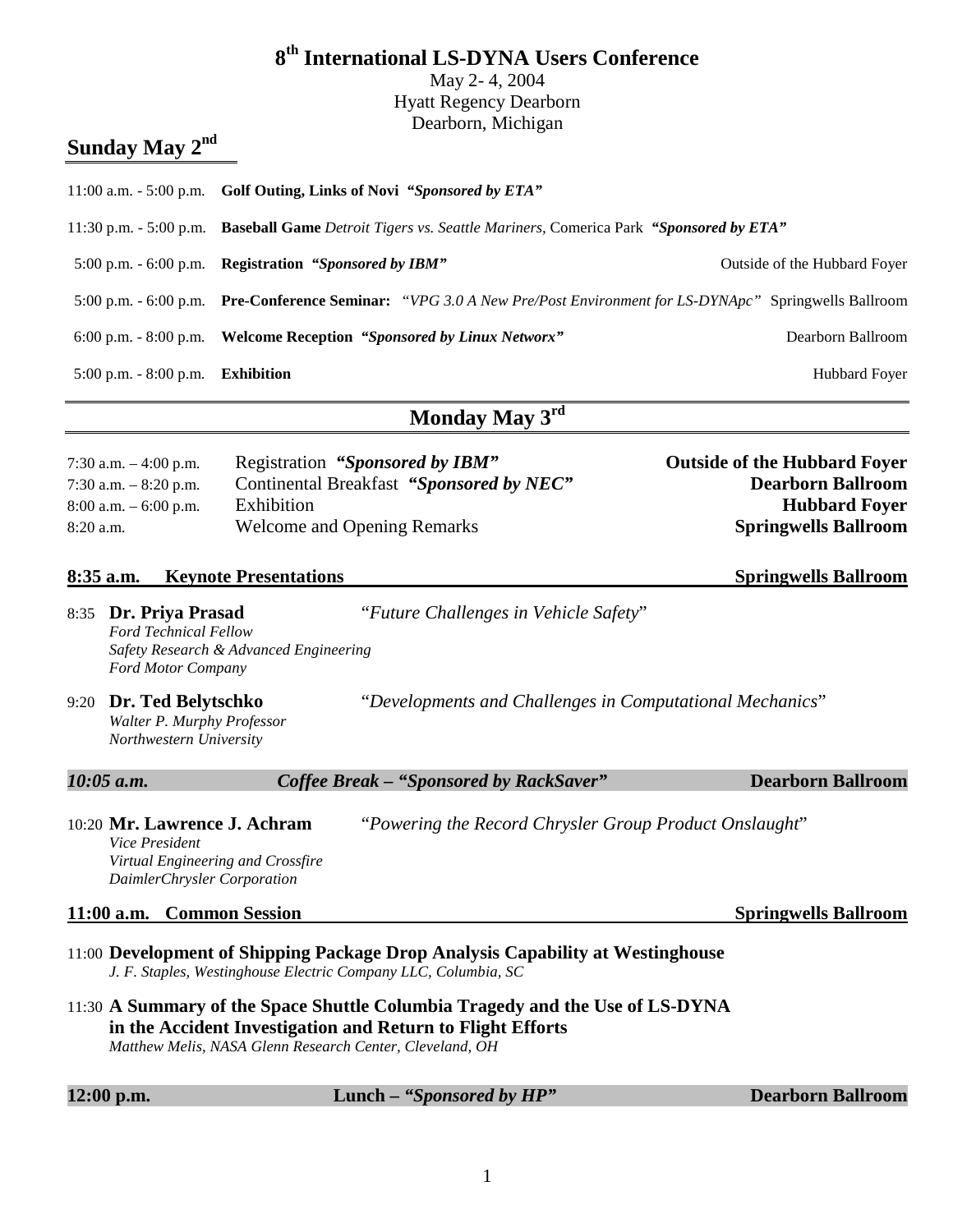# **Monday May 3rd**

## **1:00 p.m.** Session 1 -- Crash / Safety (1) Springwells Ballroom

- 1:00 **Prediction of Seat Deformation in Rear Crash Using LS-DYNA**   *Biswanath Nandi, Lear Corporation*
- 1:25 **Strain Rates in Crashworthiness**   *Moisey B. Shkolnikov*
- 1:50 **An Evaluation of Active Knee Bolsters**   *Zane Z. Yang, Delphi Corporation*
- 2:15 **Development of a Hybrid Energy Absorbing Reusable Terminal (HEART) Using Finite Element Modeling in LS-DYNA for Roadside Safety Applications**   *Nauman M. Sheikh, Texas Transportation Institute, The Texas A&M University System*
- 2:40 **Curved Barrier Impact of a NASCAR Series Stock Car**   *Eric A. Nelson, Altair Engineering, Troy, MI*

### **1:00 p.m.** Session 2 -- Methods Development Stanley Steamer Suite

- 1:00 **A Process of Decoupling and Developing Optimized Body Structure for Safety Performance**   *John M. Madakacherry , Technical Specialist, General Motors*
- 1:25 **Virtual Try Out and Process Optimization for an Innovative Conic Poles Production Concept**   *A. Anglani, Department of Innovation Engineering, University of Lecce, Italy*
- 1:50 **FEA Calculation of the Hydroforming Process with LS-DYNA**  *Michael Keigler, Aalen University, Germany*
- 2:15 **Implicit and Explicit Finite Element Simulation of Soft-Pad Grinding of Silicon Wafers**   *A.H. Zhao, Department of Industrial and Manufacturing Systems Engineering, Kansas State University*
- 2:40 **FEA Simulation of Bending Processes with LS-DYNA**  *Peter Gantner, Aalen University, Germany*

#### **1:00 p.m. Session 3 -- Simulation Technolgy (1) Stearns Knight Suite**

- 1:50 **The Use of LS-DYNA in the Columbia Accident Investigation and Return to Flight Activities**   *Jonathan Gabrys, The Boeing Company, Philadelphia,PA*
- 1:25 **Test and Analysis Correlation of Foam Impact onto Space Shuttle Wing Leading Edge RCC Panel 8**   *Edwin L. Fasanella, US Army Research Laboratory, Vehicle Technology Directorate, Hampton, VA*
- 1:00 **Application of Non-Deterministic Methods to Assess Modeling Uncertainties for Reinforced Carbon-Carbon Debris Impacts**   *K. Lyle, NASA Langley Research Center, Hampton, VA*
- 2:15 **Material Modeling of Space Shuttle Leading Edge and External Tank Materials for Use in the Columbia Accident Investigation**   *Kelly Carney, NASA Glenn Research Center Cleveland, OH*
- 2:40 **Modeling the Nonlinear, Strain Rate Dependent Deformation of Shuttle Leading Edge Materials with Hydrostatic Stress Effects Included**

 *Robert K. Goldberg, NASA Glenn Research Center, Cleveland, OH*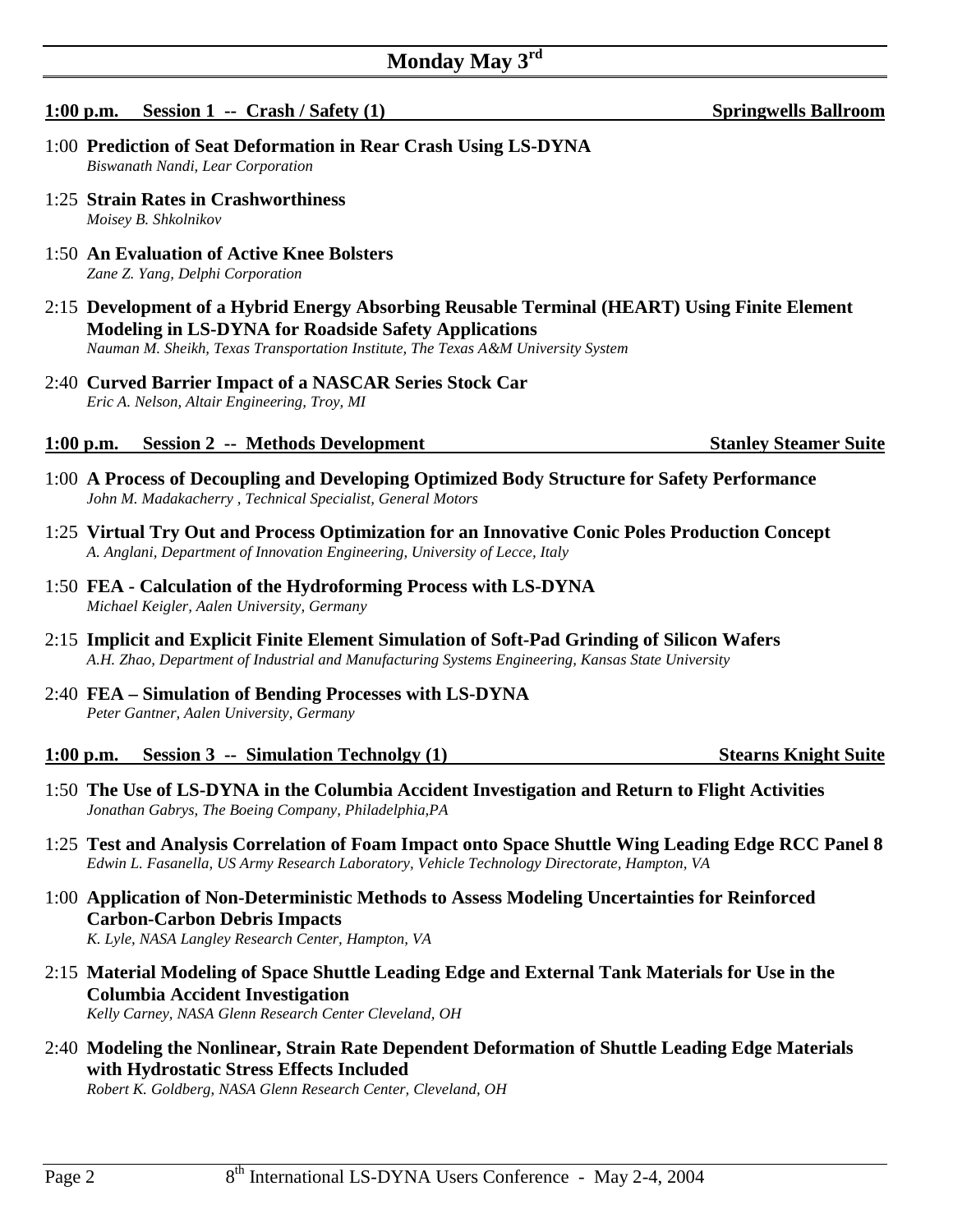#### **1:00 p.m. Session 4 -- Fluid/Structure Pierce Arrow Suite**

- 
- 1:00 **The Use of LS-DYNA to Simulate the Water Landing Characteristics of Space Vehicles**   *Benjamin A. Tutt, Irvin Aerospace Inc, Santa Ana, CA*
- 1:25 **Modeling of Fuel Sloshing Phenomena Considering Soild-Fluid Interaction**   *Jean Ma, Plastics Products and Processing CAE, Visteon Corporation*
- 1:50 **Investigation of the Arbitrary Lagrangian Eulerian Formulation to Simulate Shock Tube Problems**   *C.P. Salisbury, University of Waterloo, Ontario, Canada*
- 2:15 **The Effects of Numerical Results and Computing Time Due to Mass Scaling in Rolling Analysis**   *J.Y. Chin, Theme Engineering Inc, Korea*
- 2:40 **ALE and Fluid Structure Interaction in LS-DYNA**   *M. Souli, Laboratoire de Mécanique de Lille, France*

#### **3:05 p.m. Coffee Break** *– "Sponsored by RackSaver"* **Dearborn Ballroom**

#### **3:20 p.m. Session 5 -- Crash/Safety (2) Springwells Ballroom**

- 3:20 **Study of a Driver Airbag Out-Of-Position Using ALE Coupling**   *Wenyu Lian, General Motors*
- 3:40 **A Benchmark Study of CAE Sensor Modeling Using LS-DYNA**   *C. C. Chou, Passive Safety R&A, Ford Motor Company*
- 4:10 **A FE Modeling and Validation of Vehicle Rubber Mount Preloading and Impact Response**   *Sae U. Park, DaimlerChrysler Corporation*
- 4:35 **Influence of Pre-stressed Parts in Dummy Modeling Simple Considerations**   *Ulrich Franz, DYNAmore, Germany*
- 5:00 **IIHS Side Impact Analysis Using LS-DYNA/Madymo Coupling**   *Jiri Kral, TNO Madymo North America, Livonia, MI*
- 5:15 **FEM for Impact Energy Absorption with Safety Plastic**   *Iulian Lupea, The Oakwood Group, Dearborn, MI*

#### **3:20 p.m. Session 6 -- Material Technology Stanley Steamer Suite**

3:20 **Modeling Crushable Foam for the SAFER Racetrack Barrier**   *Robert W. Bielenberg, Midwest Roadside Safety Facility, University of Nebraska-Lincoln, Lincoln, NE*

#### 3:45 **Implementation of a Constitutive Model for Aluminum Foam Including Fracture and Statistical Variation of Density**

 *A. Reyes, Structural Impact Laboratory (SIMLab), Department of Structural Engineering, Norwegian University of Science and Technology, Trondheim, Norway*

4:10 **Theory and Evaluation of Concrete Material Model 159**   *Yvonne D. Murray, APTEK, Inc., Colorado Springs, CO*

#### 4:35 **A Model for Process-Based Crash Simulation**

 *O.-G. Lademo, SINTEF Materials and Chemistry, Structural Impact Laboratory (SIMLab) Department of Structural Engineering, Norwegian University of Science and Technology, Trondheim, Norway*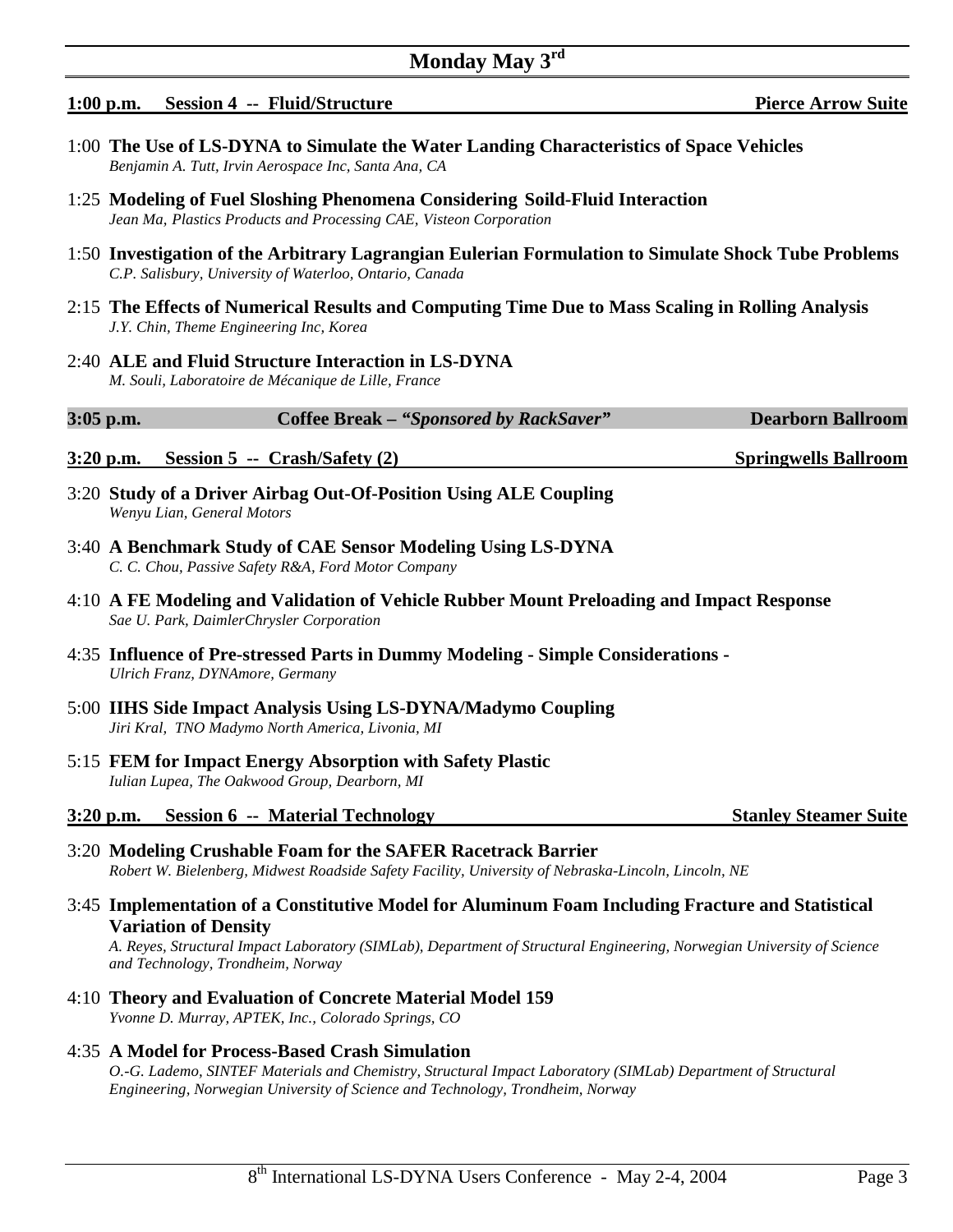- 5:00 **Application of LS-DYNA in Identifying Critical Stresses Around Dowel Bars**   *Samir N. Shoukry, West Virginia University, Morgantown, WV*
- 5:25 **Formability Modeling with LS-DYNA**  *Torodd Berstad, SINTEF Materials and Chemistry, Trondheim, Norway*
- **3:20 p.m. Session 7 -- Simulation Technology (2) Stearns Knight Suite**
- 3:20 **Finite Element Analysis of Unanchored Structures Subjected to Seismic Excitation**   *Sreten Mastilovic, Bechtel SAIC Company, LLC*
- 5:25 **Validation of LS-DYNA Computer Code for Seismic Qualification of Reactivity Control Mechanisms**

 *A.S. Banwatt, Atomic Energy of Canada Ltd., Mississauga, Ontario, Canada*

- 3:45 **A Study on Shock Wave Propagation Process in the Smooth Blasting Technique**   *Masahiko Otsuka, Graduate School of Science and Technology, Kumamoto University, Japan*
- 4:10 **Vulnerability of Bridge Piers to Impact by Heavy Vehicles**   *Sherif El-Tawil, Dept. of Civil and Env. Eng., U. of Michigan, Ann Arbor, MI*
- 4:35 **Modeling of Welded Structures Residual Strains**   *Sergey Medvedev, United Institute of Informatics Problems, National Academy of Sciences of Belarus, Minsk, Republic of Belarus, Russia*
- 5:00 **Nonlinear Finite Element Analysis of Airport Approach Lighting Structures Under Impact Loading**   *M. Nejad Ensan, Institute for Aerospace Research, National Research Council, Canada*

#### **3:20 p.m.** Session 8 -- Penetration/Explosive Modeling Pierce Arrow Suite

- 3:20 **Preliminary Assessment of Non-Lagrangian Methods for Penetration Simulation**   *Leonard E. Schwer, Schwer Engineering & Consulting Services, Windsor, CA*
- 3:45 **Energy Absorbing Sandwich Structures Under Blast Loading**   *Dong Kwan (David) Lee, Department of Mechanical Engineering, University of Nevada, Las Vegas, Las Vegas, NV*
- 4:10 **Transient Response of a Projectile in Gun Launch Simulation Using Lagrangian and ALE Methods**   *Ala Tabiei, Department of Aerospace Engineering & Engineering Mechanics, University of Cincinnati, Cincinnati, OH*
- 4:35 **Effects of Pre-Pressurization on Plastic Deformation of Blast-Loaded Square Aluminum Plates**   *R.L. Veldman, Hope College, Department of Physics and Engineering, MI*
- 5:00 **Explosive Welding of Light Weight Metal Sheets**   *Yamato Matsui, Graduate School of Science and Technology, Kumamoto University, Japan*
- 5:25 **Simulation of Energy Absorbing Materials in Blast Loaded Structures**   *Michael J. Mullin, Department of Mechanical Engineering, University Nevada Las Vegas, Las Vegas, NV*
- 5:50 **Moving Beyond the Finite Elements, a Comparison Between the Finite Element Methods and Meshless Methods for a Ballistic Impact Simulation**   *Murat Buyuk, FHWA/NHTSA-NCAC, National Crash Analysis Center, The George Washington University, Ashburn, VA*
- 6:00 Exhibition closes for the day

### **7:00 p.m. – 9:00 p.m. Conference Banquet** *– "Sponsored by Intel and SGI"* **Dearborn Ballroom**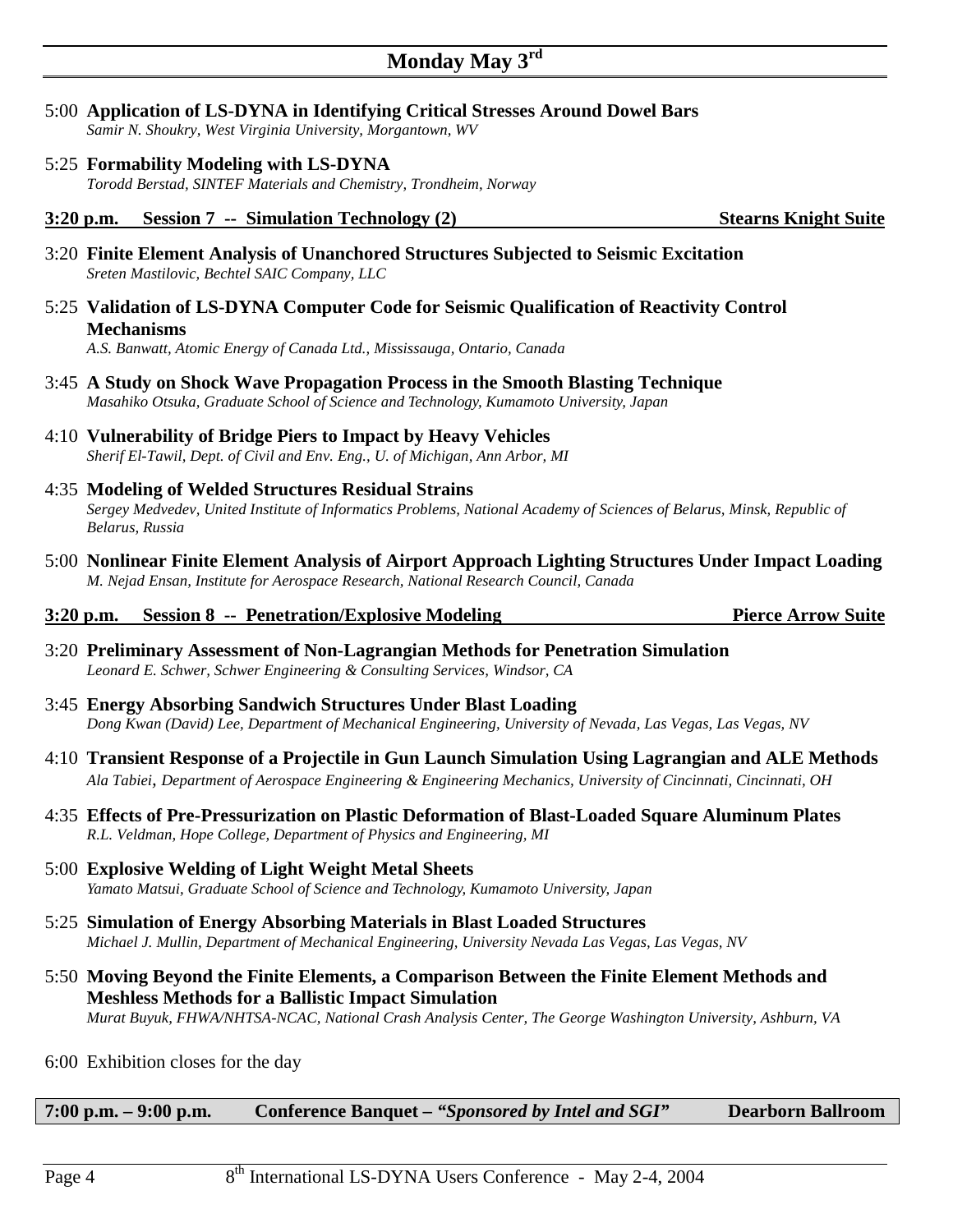# **Tuesday May 4th**

7:00 a.m. – 8:00 p.m. Continental Breakfast *"Sponsored by Cray"* Dearborn Ballroom

7:30 a.m. Registration *"Sponsored by IBM"* Outside of the Hubbard Foyer

8:00 a.m.  $-4:00$  p.m. Exhibition Hubbard Foyer

# **8:00 a.m. Session 9 -- Metal Forming Technology (1) Springwells Ballroom**

- 8:00 **Review of Sheet Metal Forming Simulation Progress to Date, Future Developments**   *Trevor Dutton, Dutton Simulation Ltd, UK, England*
- 8:25 **An Eulerian Finite Element Model of the Metal Cutting Process**   *A. Raczy, Department of Mechanical, Automotive and Materials Engineering, University of Windsor, Ontario, Canada*
- 8:50 **Determination of Optimal Cutting Conditions in Orthogonal Metal Cutting Using LS-DYNA with Design of Experiments Approach**   *David P. Masillamani, Department of Mechanical and Industrial Engineering, University of Texas at El Paso, El Paso, TX*
- 9:15 **Simulation and Analysis of the Beverage Can Necking Process Using LS-DYNA**   *Jordan-Cordera, Mechanical Engineering Department, ITESM Campus Toluca, Mexico*
- 9:40 **Learning Module for Using Dynaform® to Study the Effects of Die-Entry and Punch-Nose Radii on Drawing Cups**

 *W.K. Waldron, Mechanical Engineering Department, Kettering University, Flint, MI*

# **8:00 a.m.** Session 10 -- Optimization Stanley Steamer Suite

#### 8:00 **LS-OPT Capabilities for Robust Design**   *Nielen Stander, Livermore Software Technology Corporation, Livermore, CA*

- 8:25 **Crashworthiness Design of Vehicle Structures via Equivalent Mechanism Approximations**   *Karim Hamza, Department of Mechanical Engineering, University of Michigan, Ann Arbor, MI*
- 8:50 **Horizontal Tailplane Subjected to Impact Loading**   *M. Hörmann, CAD-FEM GmbH, Grafing/Munich, Germany*
- 9:15 **Robustness Study of an LS-DYNA Occupant Simulation Model at DaimlerChrysler Commercial Vehicles using LS-OPT**   *Frank C. Günther, Commercial Vehicles Analysis, DaimlerChrysler*
- 9:40 **An Investigation of Structural Optimization in Crashworthiness Design Using a Stochastic Approach**   *Larsgunnar Nilsson, Engineering Research Nordic AB, Sweden*

## **8:00 a.m. Session 11 -- Simulation Technology (3) Stearns Knight Suite**

- 8:00 **Development of an LS-DYNA Model of an ATR42-300 Aircraft for Crash Simulation**   *Karen E. Jackson, U.S. Army Research Laboratory, Vehicle Technology Directorate, Hampton, VA*
- 8:25 **Simulation of Cure Volume Shrinkage Stresses on Carbon/Vinyl Ester Composites in Microindentation Testing**

 *Tom Mase, Composite Materials and Structures Center, Michigan State University, East Lansing, MI*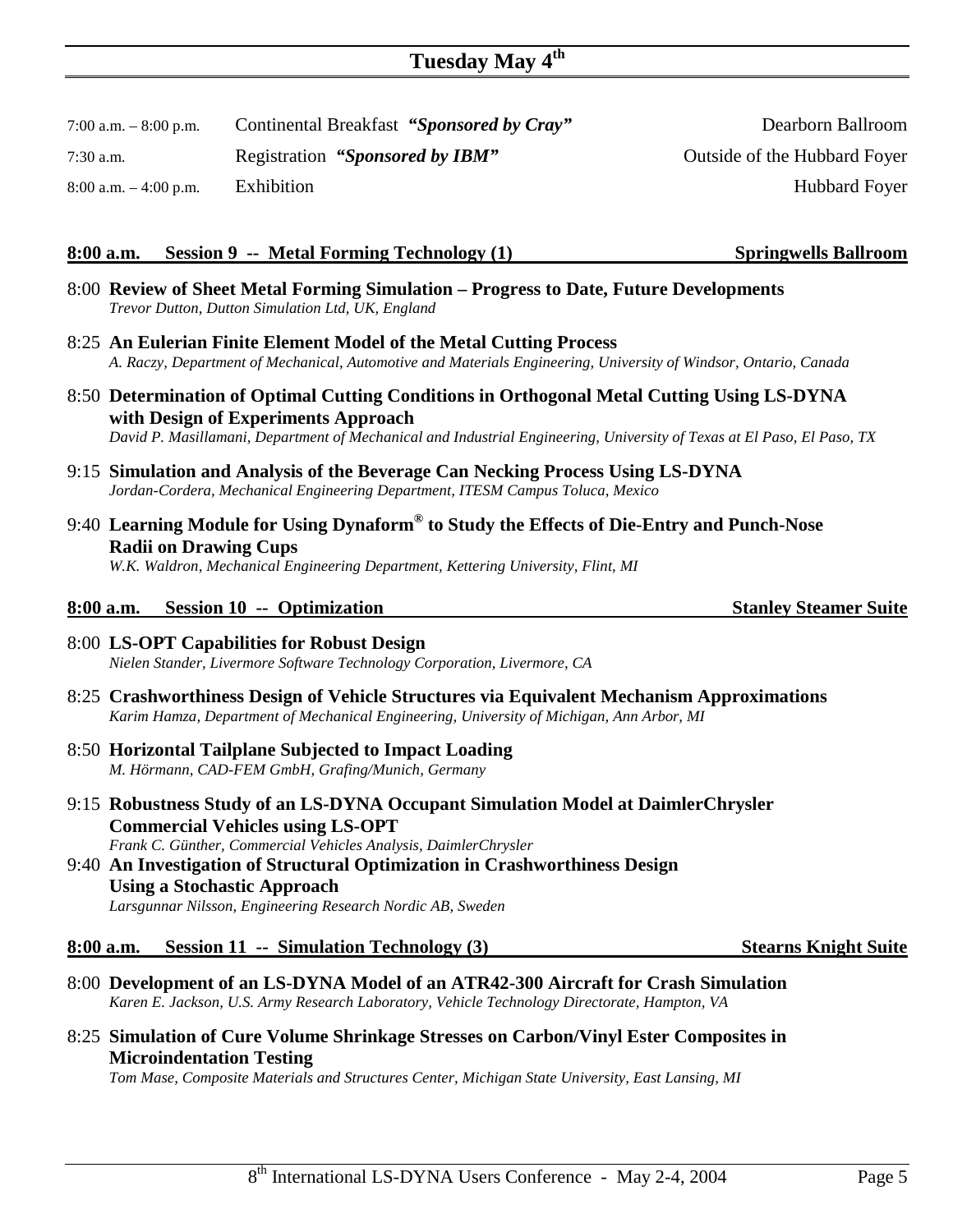8:50 **Effect of Triggering Mechanism on the Load-Displacement Response and Folding Pattern of Square** 

- **Aluminum Tubes**   *H. El-Hage, University of Windsor, Ontario, Canada*  9:15 **Numerical Modeling of Woven Carbon Composite Failure**   *Paul F. Deslauriers, University of Waterloo, Ontario, Canada* 9:40 **LS-DYNA Implicit for Dent Performance Evaluation**   *Gagan Tandon, Altair Engineering Inc., Allen Park, MI* **8:00 a.m. Session 12 -- Computing/Code Technology (1) Pierce Arrow Suite** 8:00 **LS-DYNA Communication Performance Studies**   *Ananthanarayanan Sugavanam, High Performance Computing, IBM* 8:25 **Improving Crash Analysis by Increasing Throughput of Large-Scale Simulations**   *Dale I. Dunlap, Platform Computing, Ontario, Canada* 8:50 **Determining the MPP LS-DYNA Communication and Computation Costs with the 3-Vehicle Collision Model and the Infiniband Interconnect**   *Yih-Yih Lin, Hewlett-Packard Company* 9:15 **SPH Performance Enhancement in LS-DYNA**   *Gregg Skinner, Advanced Technical Computing Center NEC Solutions (America), Inc.* 9:40 **Experiences with LS-DYNA Implicit MPP**
	- *Cleve Ashcraft, Livermore Software Technology Corporation, Livermore, CA*

| $10:05$ a.m. | Coffee Break – "Sponsored by RackSaver" | <b>Dearborn Ballroom</b> |
|--------------|-----------------------------------------|--------------------------|

# **10:25 a.m.** Session 13 -- Metal Forming Technology (2) Springwells Ballroom

- 10:25 **Numerical Simulation of Aluminum Alloy Forming Using Underwater Shock Wave**  *Hirofumi Iyama, Dept. of Mechanical and Electrical Engineering, Yatsushiro National College of Technology, Japan*
- 10:50 **Through Process Modelling of Self-Piercing Riveting**  *R. Porcaro, Structural Impact Laboratory (SIMLab), Department of Structural Engineering, Norwegian University of Science and Technology, Trondheim, Norway*
- 11:15 **Application of FEA in Stamping Auto Underbody Parts**   *Yuyuan Wang, Canadian Engineering & Tool, Windsor, Ontario, Canada*
- 11:40 **The Dynamic Problems in High Speed Transfer Stamping System**   *Ming-Chang Yang, Metal Industries Research and Development Centre, Taiwan*
- 12:05 **A New Concept on Stamping Die Surface Compensation**  *Li Zhang, Theme Development Department, Advance Stamping Manufacturing Engineering, DaimlerChrysler Corporation*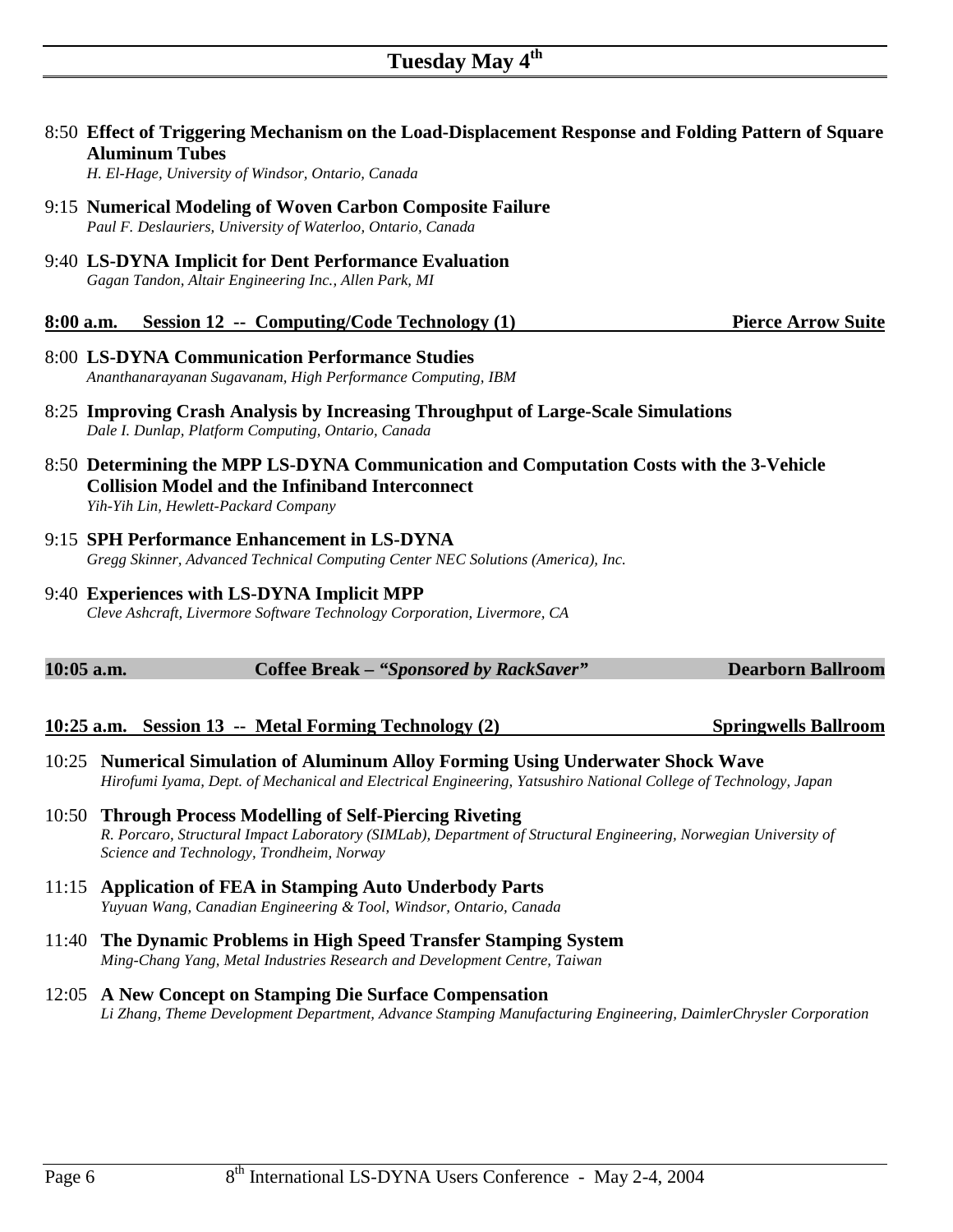# **10:25 a.m.** Session 14 -- Drop and Impact Simulation Stanley Steamer Suite

- 10:25 **Drop Simulation for Portable Electronic Products**   *Raymon Ju, Flotrend Corporation, Taipei, Taiwan*
- 10:50 **Simulation and Verification of the Drop Test of 3C Products**  *Hsing-Ling Wang, Aviation Management Department, Chinese Air Force Academy, Taiwan*
- 11:15 **Predictive Numerical Modeling of Foreign Object Damage**   *Pierangelo Duó, Department of Engineering Science, University of Oxford, UK, England*
- 11:40 **Blast Impact on Aluminum Foam Composite Sandwich Panels**   *Rajan Sriram, Department of Materials Science & Engineering, The University of Alabama at Birmingham, Birmingham, AL*
- 12:05 **Numerical Modeling of Ballistic Penetration of Long Rods into Ceramic/Metal Armors**  *Khodadad Vahedi, Department of Mechanical Engineering, Louisiana Tech University*

# **10:25 a.m.** Session 15 -- Visualization Stearns Knight Suite Stearns Knight Suite

- 10:25 **Immersive Visualization and Collaboration with LS-PrePost-VR and LS-PrePost-Remote**   *Todd J. Furlong, Inv3rsion, LLC, Goffstown, NH*
- 10:50 **VPG Solutions Using MotionView®**   *Michael White, Altair Engineering, Troy, MI*
- 11:15 **Rapid Development of Multiple Fold Patterns for Airbag Simulation in LS-DYNA Using Oasys Primer**   *Miles Thornton, Arup, UK, England*
- 11:40 **Fast New Methodology for Regulatory Test Simulation**   *Velayudham Ganesan, ESI Group*
- 12:05 **Application and Correlation of a Virtual Proving Ground Simulation for a Minivan**   *Ulrich Stuhec, NAC Design Verification Department, Ford Motor Company, Dearborn, MI*

# **10:25 a.m. Session 16 -- Computing/Code Technology (2) Pierce Arrow Suite**

- 10:25 **Improved LS-DYNA Performance on Sun Servers**   *Youn-Seo Roh, Sun Microsystems, Inc.*
- 10:50 **Benefits of Scalable Server with Global Addressable Memory for Crash Simulation**   *Christian Tanasescu, SGI Inc.*
- 11:15 **A Mesh-free Analysis of Shell Structures**   *C. T. Wu, Livermore Software Technology Corporation, Livermore, CA*

**12:30 p.m. Lunch** *– "Sponsored by Microsoft"* **Dearborn Ballroom**